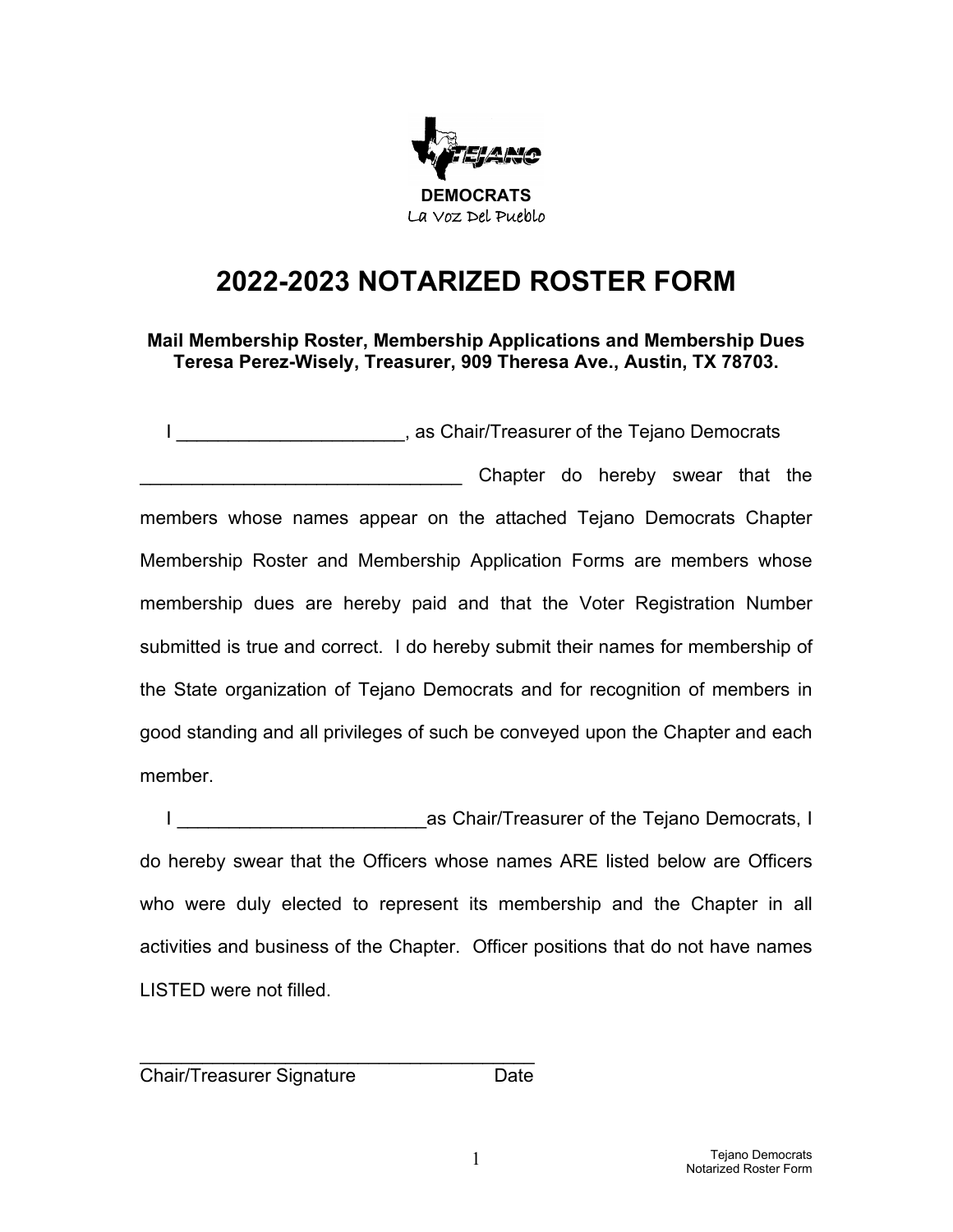## 2022-2023 Tejano Democrats Chapter Officers

|                                | Vice Chair for Youth: __________________________ |      |  |
|--------------------------------|--------------------------------------------------|------|--|
|                                |                                                  |      |  |
|                                |                                                  |      |  |
|                                |                                                  |      |  |
| Email:                         |                                                  |      |  |
|                                |                                                  |      |  |
|                                |                                                  |      |  |
| Address:                       |                                                  |      |  |
| City, State, Zip Code, County: |                                                  |      |  |
| Tele.                          | Cell Phone:                                      | Fax: |  |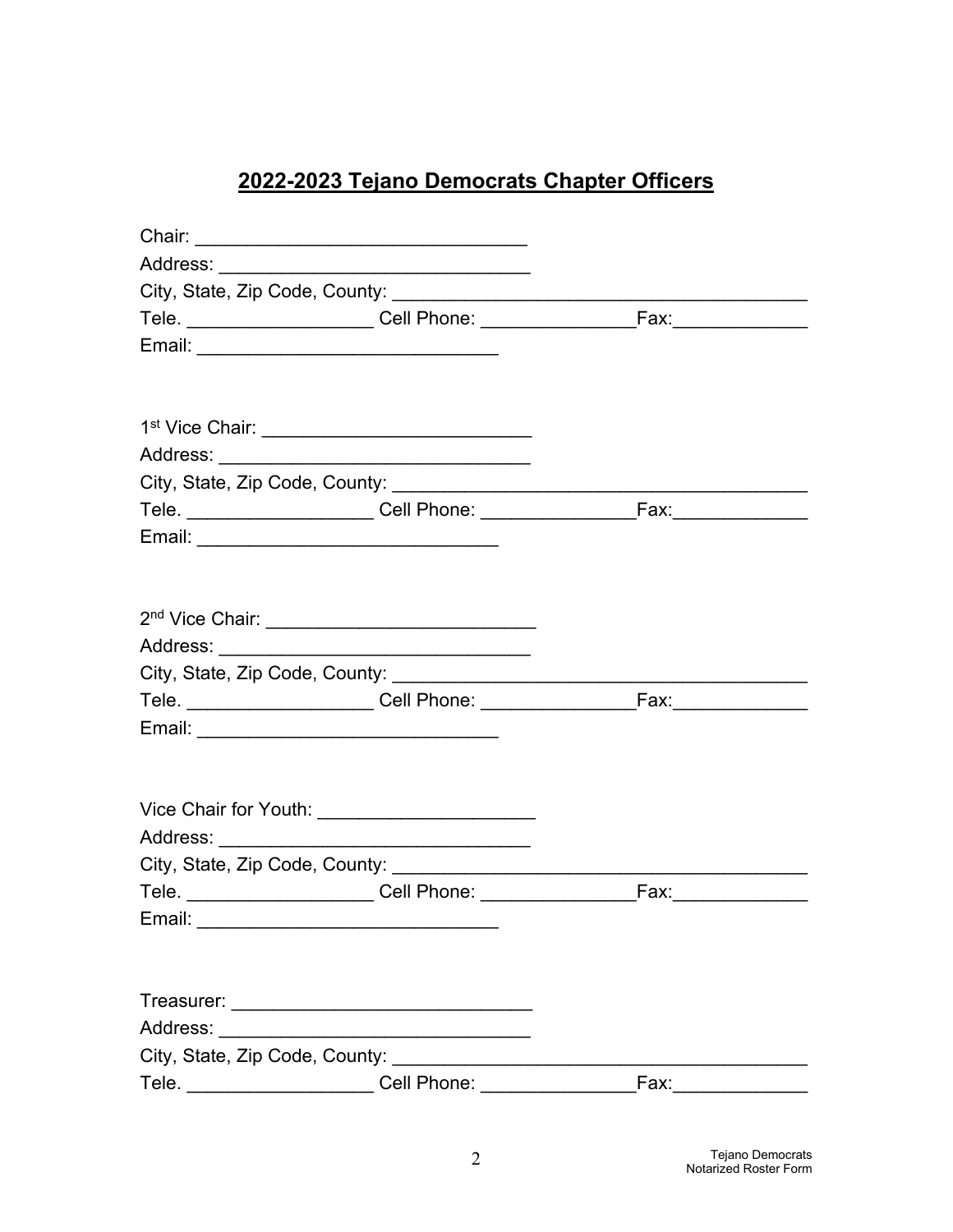| Certificate of Acknowledgment of Notary Public                                     |  |  |  |
|------------------------------------------------------------------------------------|--|--|--|
|                                                                                    |  |  |  |
|                                                                                    |  |  |  |
|                                                                                    |  |  |  |
|                                                                                    |  |  |  |
|                                                                                    |  |  |  |
| On ________________________, before me, __________________, a notary public in     |  |  |  |
|                                                                                    |  |  |  |
| and for said state, personally appeared _____________________ personally known     |  |  |  |
|                                                                                    |  |  |  |
| to me (or proved to me on the basis of satisfactory evidence) to be the person     |  |  |  |
|                                                                                    |  |  |  |
| whose name is subscribed to the within instrument, and acknowledged to me that     |  |  |  |
|                                                                                    |  |  |  |
| they executed the same in their authorized capacity and that by their signature on |  |  |  |
| the instrument, the person, or the entity upon behalf of which the person acted,   |  |  |  |
|                                                                                    |  |  |  |
| executed the instrument.                                                           |  |  |  |